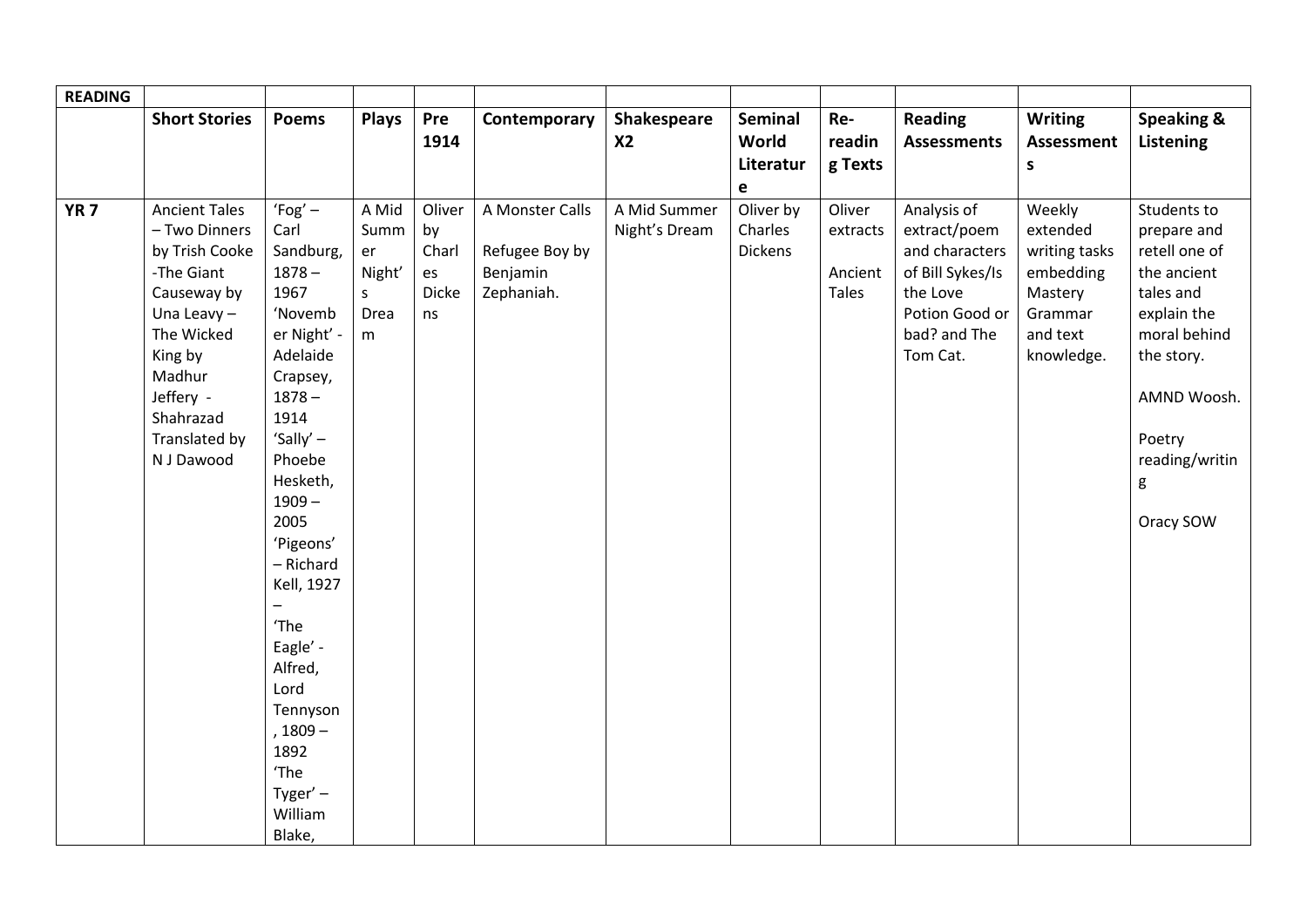|                 |                      | $1757 -$   |      |              |                 |             |           |              |                |               |                   |
|-----------------|----------------------|------------|------|--------------|-----------------|-------------|-----------|--------------|----------------|---------------|-------------------|
|                 |                      | 1827       |      |              |                 |             |           |              |                |               |                   |
| YR <sub>8</sub> | <b>Ancient Tales</b> | 'Hope is   | The  | Sherl        | Animal Farm     | The Tempest | Sherlock  | The          | Analysis of    | Weekly        | The Tempest       |
|                 | $-A/a$               | the thing  | Temp | ock          |                 |             | Holmes by | Tempes       | extract/poem   | extended      | Woosh.            |
|                 | Sherlock             | with       | est  | Holm         | Kestral For a   |             | Arthur    | t            | and characters | writing tasks |                   |
|                 | $Holmes - A$         | feathers'  |      | es by        | Knave           |             | Conan     | Ancient      | of Sherlock    | embedding     | Poetry            |
|                 | Scandel in           | by Emily   |      | Arthu        |                 |             | Doyle     | <b>Tales</b> | Holmes/Caliba  | Mastery       | writing/readin    |
|                 | Bohemia, The         | Dickinson, |      | $\mathsf{r}$ | Northern Lights |             |           | Poetry       | n and How and  | Grammar       | g                 |
|                 | Blue                 | $1830 -$   |      | Cona         | by Philip       |             |           |              | why does the   | and text      | Debate about      |
|                 | Carbuncle, A         | 1886       |      | n.           | Pullman         |             |           |              | farm fail in   | knowledge     | Caliban $-$ is he |
|                 | Study in             | 'For       |      | Doyle        |                 |             |           |              | 'Animal Farm'? |               | good or bad?      |
|                 | Scarlett by          | Forest' by |      |              |                 |             |           |              |                | Descriptive   |                   |
|                 | <b>Arthur Conan</b>  | Grace      |      |              |                 |             |           |              |                | Writing SOW   | Oracy SOW         |
|                 | Doyle.               | Nichols,   |      |              |                 |             |           |              |                |               |                   |
|                 |                      | $1950 -$   |      |              |                 |             |           |              |                |               |                   |
|                 |                      | 'The       |      |              |                 |             |           |              |                |               |                   |
|                 |                      | Kraken'    |      |              |                 |             |           |              |                |               |                   |
|                 |                      | by Alfred, |      |              |                 |             |           |              |                |               |                   |
|                 |                      | Lord       |      |              |                 |             |           |              |                |               |                   |
|                 |                      | Tennyson   |      |              |                 |             |           |              |                |               |                   |
|                 |                      | $,1809-$   |      |              |                 |             |           |              |                |               |                   |
|                 |                      | 1892       |      |              |                 |             |           |              |                |               |                   |
|                 |                      | 'The       |      |              |                 |             |           |              |                |               |                   |
|                 |                      | Kraken'-   |      |              |                 |             |           |              |                |               |                   |
|                 |                      | Clean      |      |              |                 |             |           |              |                |               |                   |
|                 |                      | copy       |      |              |                 |             |           |              |                |               |                   |
|                 |                      | 'The       |      |              |                 |             |           |              |                |               |                   |
|                 |                      | Grauballe  |      |              |                 |             |           |              |                |               |                   |
|                 |                      | Man' by    |      |              |                 |             |           |              |                |               |                   |
|                 |                      | Seamus     |      |              |                 |             |           |              |                |               |                   |
|                 |                      | Heaney,    |      |              |                 |             |           |              |                |               |                   |
|                 |                      | $1939 -$   |      |              |                 |             |           |              |                |               |                   |
|                 |                      | 2013       |      |              |                 |             |           |              |                |               |                   |
|                 |                      | Imagery    |      |              |                 |             |           |              |                |               |                   |
|                 |                      | in 'The    |      |              |                 |             |           |              |                |               |                   |
|                 |                      | Grauballe  |      |              |                 |             |           |              |                |               |                   |
|                 |                      | Man'       |      |              |                 |             |           |              |                |               |                   |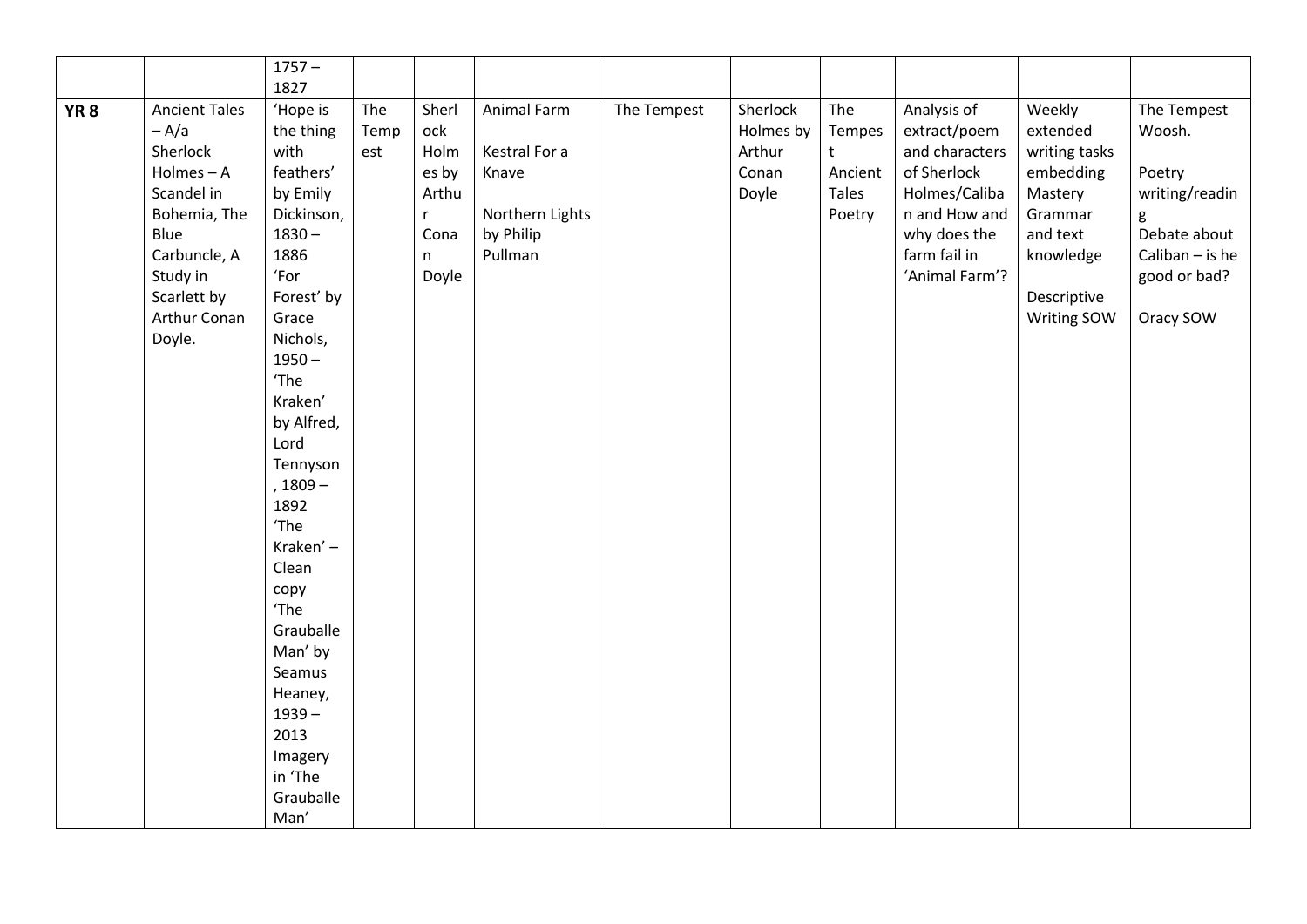|                 |              | Sacrifice   |        |              |             |                |               |        |                 |                |                         |
|-----------------|--------------|-------------|--------|--------------|-------------|----------------|---------------|--------|-----------------|----------------|-------------------------|
|                 |              | in 'The     |        |              |             |                |               |        |                 |                |                         |
|                 |              | Grauballe   |        |              |             |                |               |        |                 |                |                         |
|                 |              | Man'        |        |              |             |                |               |        |                 |                |                         |
|                 |              | 'A Poison   |        |              |             |                |               |        |                 |                |                         |
|                 |              | Tree' by    |        |              |             |                |               |        |                 |                |                         |
|                 |              | William     |        |              |             |                |               |        |                 |                |                         |
|                 |              | Blake,      |        |              |             |                |               |        |                 |                |                         |
|                 |              | $1757 -$    |        |              |             |                |               |        |                 |                |                         |
|                 |              | 1827        |        |              |             |                |               |        |                 |                |                         |
|                 |              | The story   |        |              |             |                |               |        |                 |                |                         |
|                 |              | of          |        |              |             |                |               |        |                 |                |                         |
|                 |              | Narcissus   |        |              |             |                |               |        |                 |                |                         |
|                 |              | 'Echo and   |        |              |             |                |               |        |                 |                |                         |
|                 |              | Narcissus'  |        |              |             |                |               |        |                 |                |                         |
|                 |              | by Ted      |        |              |             |                |               |        |                 |                |                         |
|                 |              | Hughes,     |        |              |             |                |               |        |                 |                |                         |
|                 |              | $1930 -$    |        |              |             |                |               |        |                 |                |                         |
|                 |              | 1998        |        |              |             |                |               |        |                 |                |                         |
|                 |              | Narcissus   |        |              |             |                |               |        |                 |                |                         |
| YR <sub>9</sub> | The Necklace | 'Whereve    | Rome   | Jane         | Noughts and | Romeo & Juliet | Jane Eyre     | Poetry | Analysis of     | 19th and 20th  | Poetry Writing          |
|                 | - by Guy de  | r I Hang'   | o &    | Eyre         | Crosses by  |                | $-$ by        |        | Extract/poem -  | Century Non    | and reading.            |
|                 | Maupassant   | by Grace    | Juliet | $-$ by       | Malorie     |                | Charlotte     |        | Explore the     | fiction texts- |                         |
|                 |              | Nichols     |        | Charl        | Blackman.   |                | <b>Bronte</b> |        | way Brontë      |                | Writing their           |
|                 |              |             |        |              |             |                |               |        |                 | editorials,    |                         |
|                 |              | 'The Night  |        | otte         |             |                |               |        | presents Jane's | letters,       | own moral               |
|                 |              | Mail'<br>by |        | <b>Bront</b> |             |                |               |        | childhood       | articles,      | story after             |
|                 |              | Η.<br>W.    |        | e            |             |                |               |        | experiences./   | speech and     | reading 'The            |
|                 |              | Auden       |        |              |             |                |               |        | Starting with   | travel         | Necklace' and           |
|                 |              | 'Swing      |        |              |             |                |               |        | this moment in  | writing.       |                         |
|                 |              | Low,        |        |              |             |                |               |        | the play,       |                | re-telling to<br>class. |
|                 |              | Sweet       |        |              |             |                |               |        | explore how     |                |                         |
|                 |              | Chariot'    |        |              |             |                |               |        | Shakespeare     |                | Presenting a            |
|                 |              | by          |        |              |             |                |               |        | presents Juliet |                | persuasive              |
|                 |              | Wallace     |        |              |             |                |               |        | as a tragic     |                | speech.                 |
|                 |              | Willis      |        |              |             |                |               |        | character and   |                |                         |
|                 |              | 'The        |        |              |             |                |               |        | Poetry          |                | <b>ORACY</b>            |
|                 |              | Canterbur   |        |              |             |                |               |        | comparison.     |                |                         |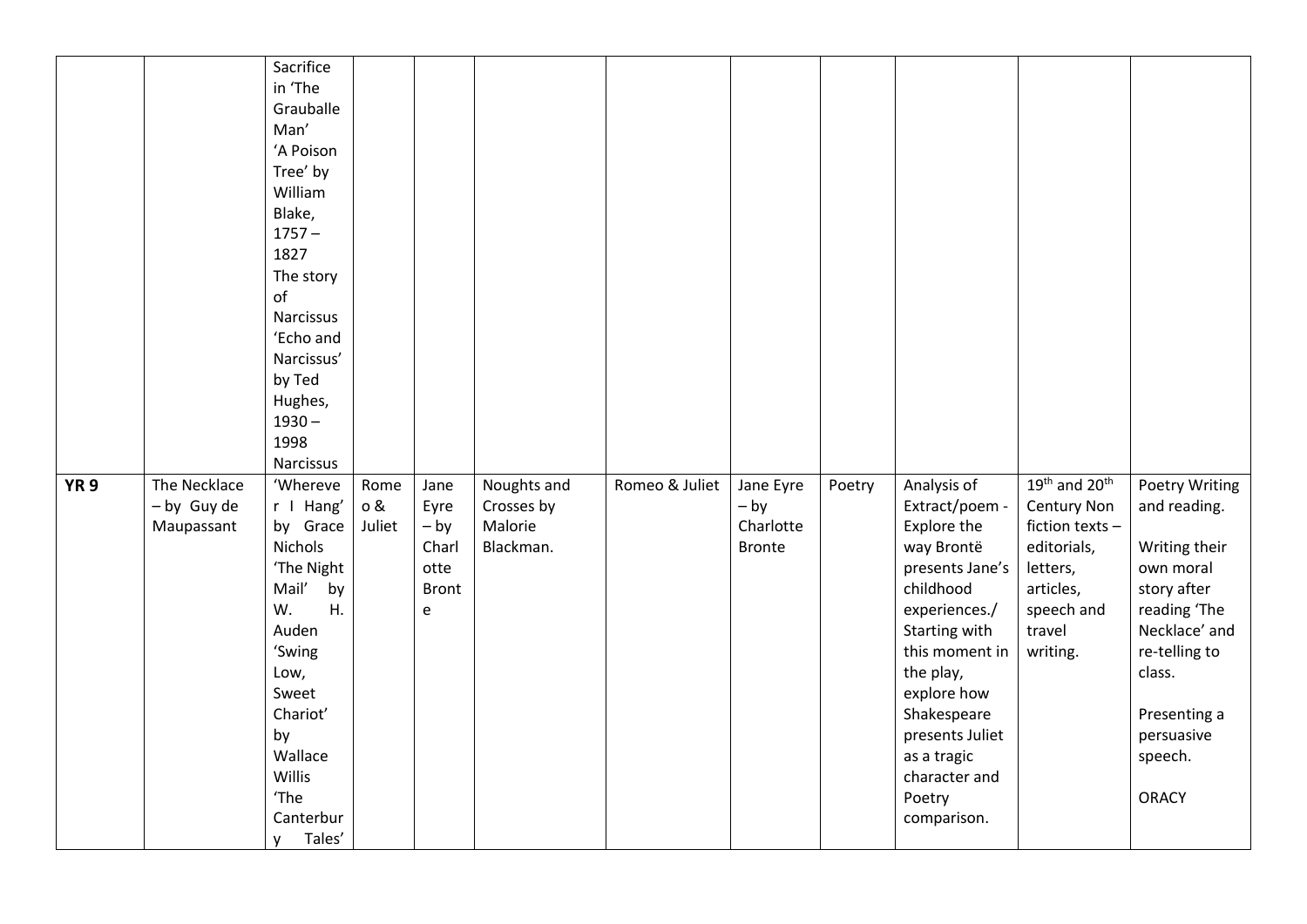| (General                          |  |  |  |  |
|-----------------------------------|--|--|--|--|
| Prologue)                         |  |  |  |  |
| by                                |  |  |  |  |
| Geoffrey                          |  |  |  |  |
| Chaucer                           |  |  |  |  |
| 'Telling                          |  |  |  |  |
| Tales'                            |  |  |  |  |
| (Prologue                         |  |  |  |  |
| -Grime                            |  |  |  |  |
| Mix) by                           |  |  |  |  |
| Patience                          |  |  |  |  |
| Agbabi                            |  |  |  |  |
| 'Paradise                         |  |  |  |  |
| Lost'<br>by                       |  |  |  |  |
| John                              |  |  |  |  |
| Milton                            |  |  |  |  |
| (tradition                        |  |  |  |  |
| al only)                          |  |  |  |  |
| 'The Road                         |  |  |  |  |
| Not                               |  |  |  |  |
| Taken' by                         |  |  |  |  |
| Robert                            |  |  |  |  |
| Frost                             |  |  |  |  |
| 'My                               |  |  |  |  |
| Father                            |  |  |  |  |
| Thought                           |  |  |  |  |
| $\ensuremath{\mathsf{It}}'$<br>by |  |  |  |  |
| Simon                             |  |  |  |  |
| Armitage                          |  |  |  |  |
| 'The Song                         |  |  |  |  |
| $\circ$ f                         |  |  |  |  |
| Wanderin                          |  |  |  |  |
| g Aengus'                         |  |  |  |  |
| by W. B.                          |  |  |  |  |
| Yeats                             |  |  |  |  |
| (foundati                         |  |  |  |  |
| on only)                          |  |  |  |  |